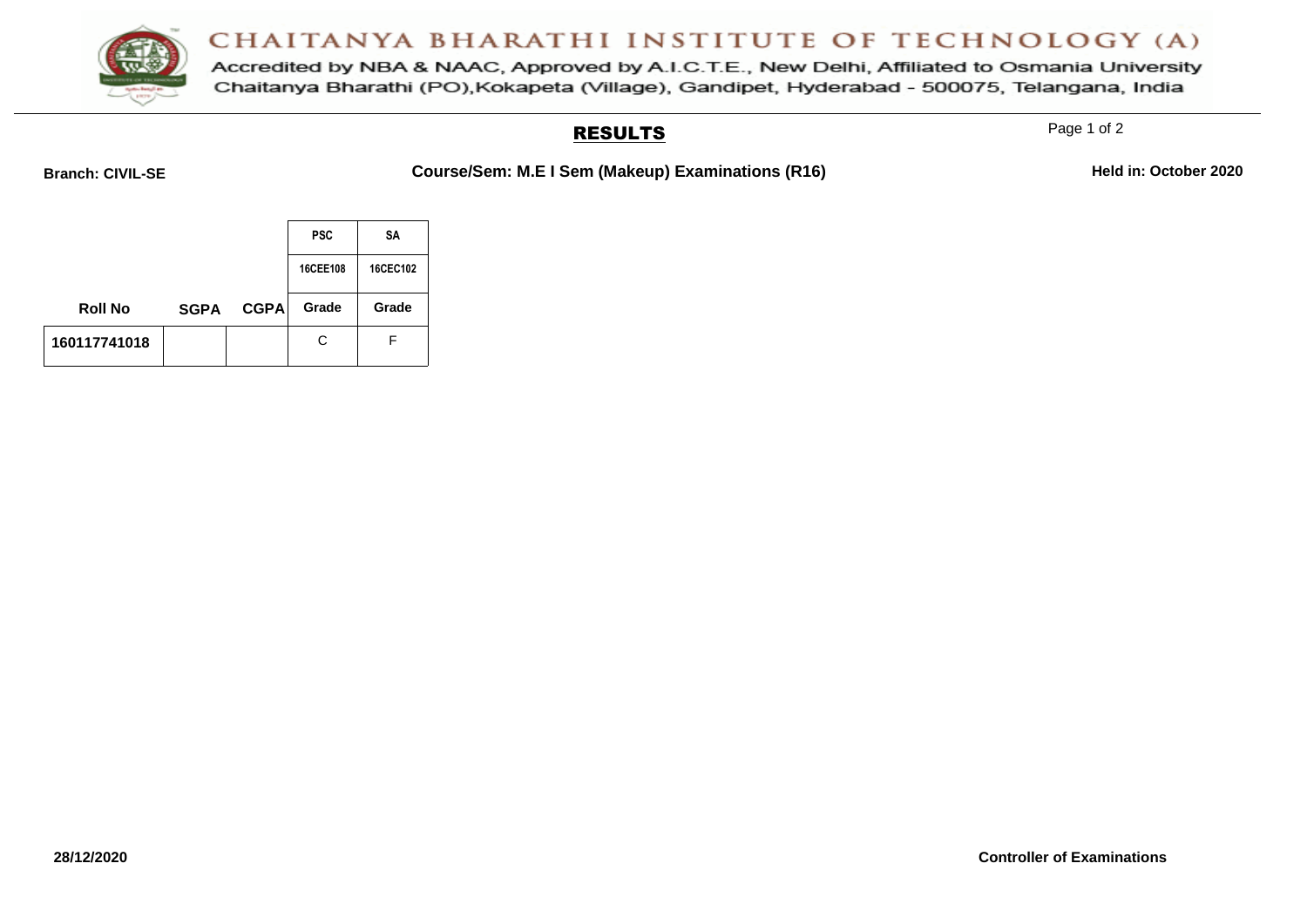

Accredited by NBA & NAAC, Approved by A.I.C.T.E., New Delhi, Affiliated to Osmania University Chaitanya Bharathi (PO), Kokapeta (Village), Gandipet, Hyderabad - 500075, Telangana, India

#### RESULTS

Page 2 of 2

**Branch: Civil-SE COURGE/Sem: M.E I Sem (Makeup) Examinations (R19) Held in: October 2020** 

|                |             |             | <b>ASA</b> | ASM      | <b>RMIPR</b> |
|----------------|-------------|-------------|------------|----------|--------------|
|                |             |             | 19CEC101   | 19CEC102 | 19MEC103     |
| <b>Roll No</b> | <b>SGPA</b> | <b>CGPA</b> | Grade      | Grade    | Grade        |
| 160119741006   | 7.07        | 7.07        | A          | В        |              |
| 160119741015   |             |             | С          | F        |              |
| 160119741016   | 7.20        | 7.20        |            | в        |              |
| 160119741017   | 6.43        | 6.43        |            | С        | C+           |
| 160119741021   | 5.93        | 5.93        |            |          | C+           |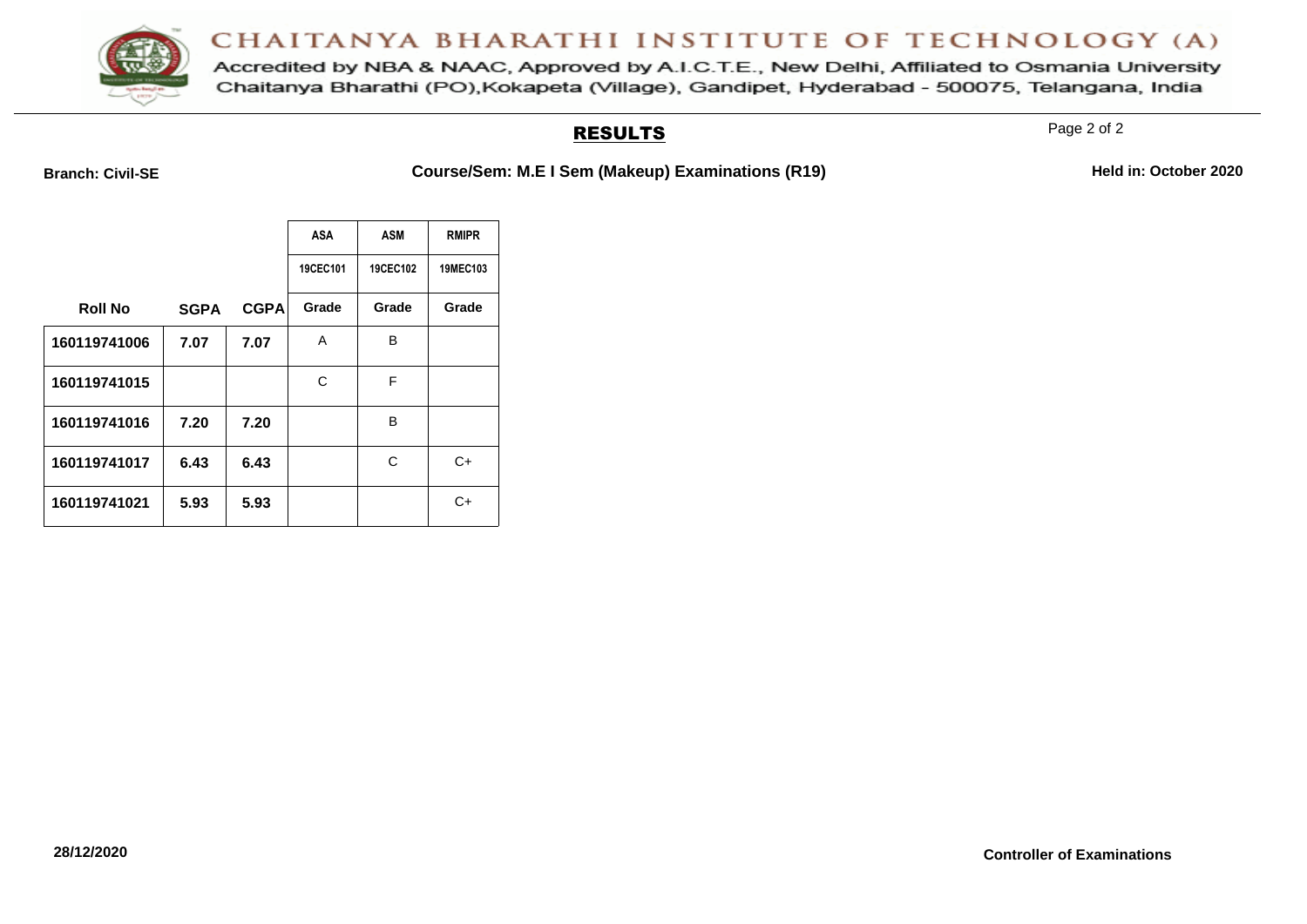

Accredited by NBA & NAAC, Approved by A.I.C.T.E., New Delhi, Affiliated to Osmania University Chaitanya Bharathi (PO), Kokapeta (Village), Gandipet, Hyderabad - 500075, Telangana, India

#### RESULTS

Page 1 of 1

Branch: ECE-ES&VLSID **Course/Sem: M.E I Sem (Makeup) Examinations (R19)** Held in: October 2020

|                |             |             | <b>ACO</b> | <b>ADCVD</b> | <b>MPDSP</b> | <b>RMIPR</b> | <b>VTPDA</b> |
|----------------|-------------|-------------|------------|--------------|--------------|--------------|--------------|
|                |             |             | 19ECE201   | 19ECC201     | 19ECC203     | 19MEC103     | 19ECE213     |
| <b>Roll No</b> | <b>SGPA</b> | <b>CGPA</b> | Grade      | Grade        | Grade        | Grade        | Grade        |
| 160119744408   | 5.86        | 5.86        |            |              |              |              | C            |
| 160119744409   |             |             | F          | F            | F            | F            | F            |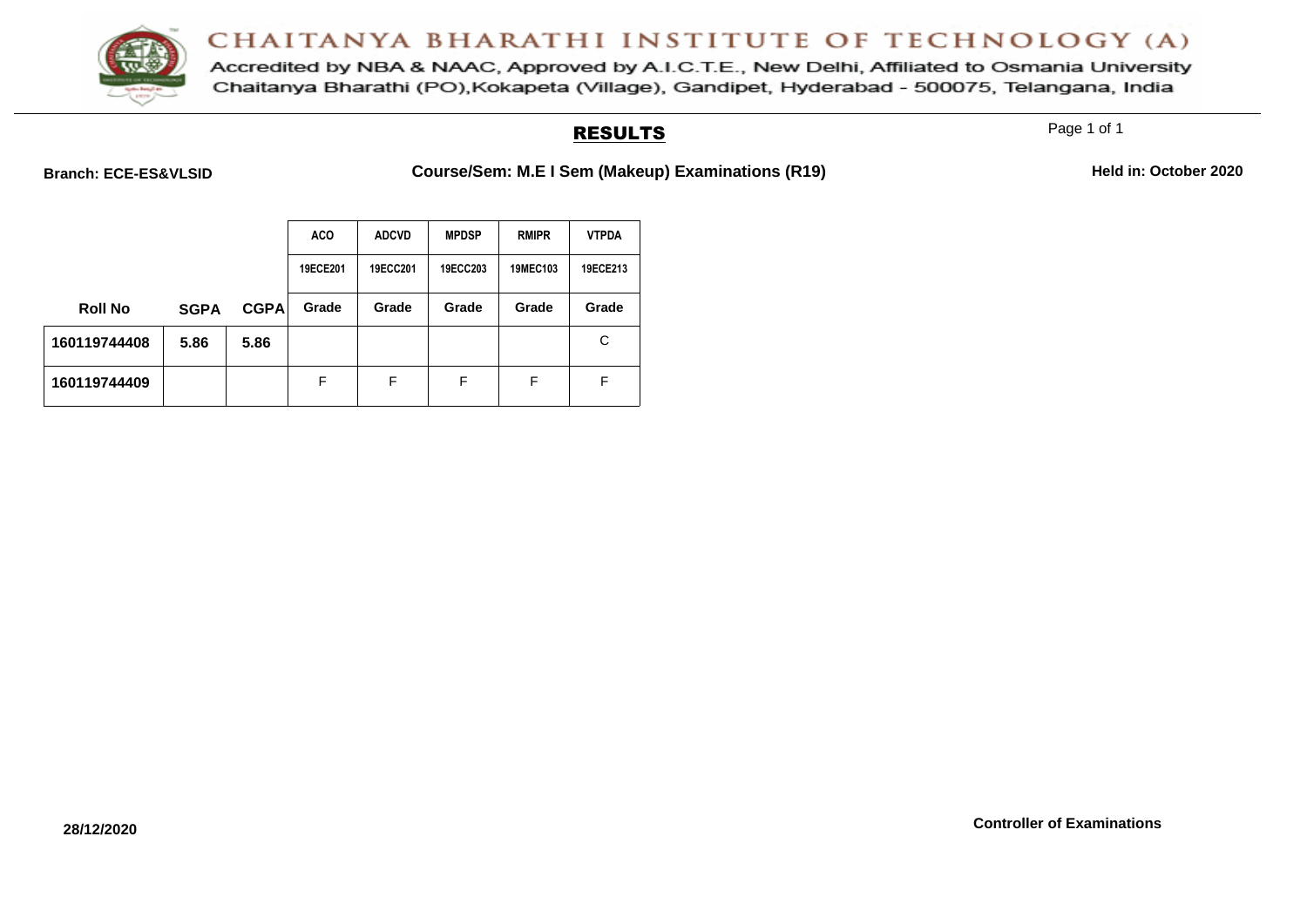

Accredited by NBA & NAAC, Approved by A.I.C.T.E., New Delhi, Affiliated to Osmania University Chaitanya Bharathi (PO), Kokapeta (Village), Gandipet, Hyderabad - 500075, Telangana, India

#### RESULTS

Page 1 of 1

Branch: MECH-CAD/CAM **Course/Sem: M.E I Sem (Makeup) Examinations (R19)** Held in: October 2020

|                |             |             | <b>AVA</b> | <b>CAMD</b> | <b>RMIPR</b> |
|----------------|-------------|-------------|------------|-------------|--------------|
|                |             |             | 19MEE102   | 19MEC101    | 19MEC103     |
| <b>Roll No</b> | <b>SGPA</b> | <b>CGPA</b> | Grade      | Grade       | Grade        |
| 160119765004   | 7.18        | 7.18        |            | Α           | C+           |
| 160119765005   | 7.54        | 7.54        | С          |             |              |
| 160119765007   | 6.38        | 6.38        | D          |             |              |
| 160119765012   | 6.35        | 6.35        | C+         |             | D            |